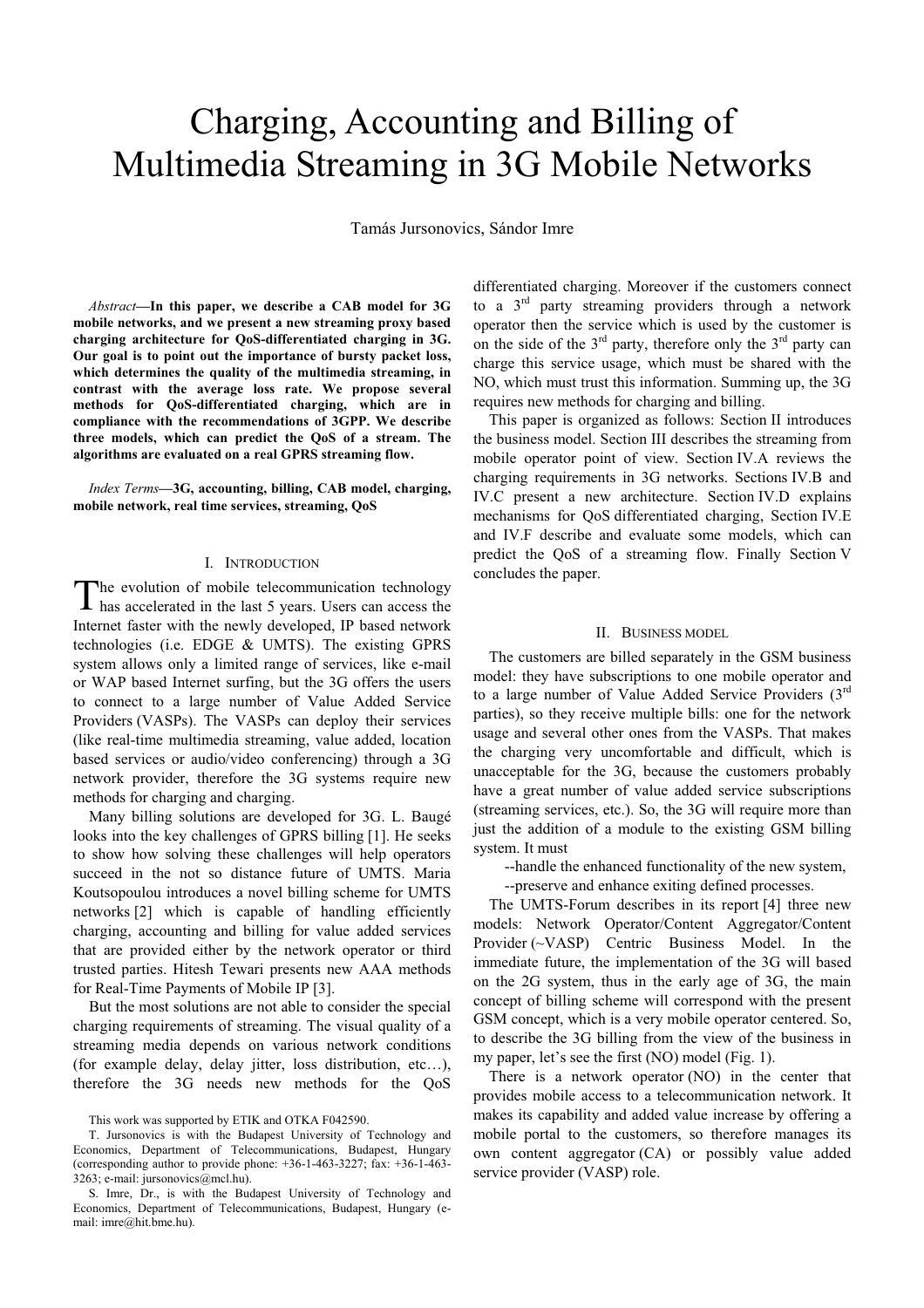

Fig. 1. Network operator centric business model

External parties involved may be VASP and financial institutions (FI). The NO has its own billing, collections and customer care infrastructure (BCP). The customers have a direct relationship with the NO, which sets the prices of the services, and handles the payments. The VASPs can receive the charging and authentication information of their services from the NO through a charging gateway (GW). This model has the following key characteristics:

--price of services defined by the network operator,

--billing and payment arranged by the NO,

 --NO revenues gained as Airtime, Data volume, Message, Subscription, Advertising and Transaction / Event.

Concerning the discussions of streaming in 3G, this model is used, but firstly, in the next chapter, we will give a little review about it: "What the streaming is really?"

## III. THE STREAMING FROM MOBILE OPERATOR POINT OF VIEW

Streaming is a network technology to real time broadcast live or on demand multimedia contents (like audio and/or video) from one centralized streaming server to many clients on a wide network. This content delivery is a one way communication from the server to the clients (on the other hand, the video conferencing is a bidirectional communication among the users). This delivery is a unicast or multicast transport based on IP protocol. Certainly, the streaming uses bidirectional communication for the management between the clients and the server. By means of streaming, users can listen to the radio, watch TV or movie trailer on their mobile.

At present, there are many streaming solutions, such as: RealNetworks Helix, Windows Media Streaming, and Quick Time Streaming. Those use different protocols and formats, but the basic method of the technology is the same in either system. So, in this chapter, the expression "Streaming" is used without naming its real system.

Streaming has three, separate planes based on the same Network layer (Fig. 2) (in most cases, on IP): management, transport and quality control plane.

The Management plane allows the users to control the streaming, such as: connection opening and closing, getting information about the media, preparing the server for the broadcast and starting/pausing/stopping the delivery.

The transport plane makes the real time data delivery; it reserves the greatest part of available bandwidth. It must adjust oneself to the variable network parameters, so it cooperates with the quality control plane to avoid jitter and traffic congestion.



Fig. 2. Streaming protocols

The quality control plane measures the transport actual quality, and generates QoS reports for the both side.

#### IV. CHARGING OF STREAMING

In today's mobile networks do not exist universal, scalable, well uniform methods for charging of streaming. Most operators build their own charging procedures on the existing network usage measurement, so the streaming bills can not be separated from other IP services bills. In this case, the streaming "plays only a data volume generator's role" and the operators can not make an extra profit out of these services.

The GSM IP payment system (like NDS) is developed for WAP services, so it can handle the multimedia download, but the mobile equipment memory capacity limits the maximal size of the downloadable content. This solution is unsuitable for real time delivery, and applies only event based charging methods.

Streaming manufacturers carried out their own charging solutions (like Real SDS, see at [8]), but these are very platform dependent, and – in most cases – not centralized.

Solving the above problems, in this chapter, we present a proposal for CAB model in today's mobile networks, with the aim of creating a platform independent, centralized, well scalable architecture. So, in the following subsections, we offer a brief survey of charging requirements of streaming in 3G, and we describe our charging architecture and mechanisms.

#### *A. Charging requirements*

3GPP recommends three methods for charging of streaming in its technical specification [5]:

--charging by duration of session

--one-off set-up charge

 --charging by volume of data, optionally QoS-differentiated

The great advantage of the duration based charging is that, it can be easy implemented, but it can not adjust itself to the temporary network parameters, like available bandwidth or packet loss. Two users with different access speeds pay for the same multimedia stream equally, but they have different visual experiences. Whereas, the volume based charging can adapt itself to the diverse network bandwidth, the users pay for, what they get. This is enough for HTTP or FTP services, which do not need delay sensitive protocols, but the streaming or real-time transfer requires permanent delay and reliable transport. If these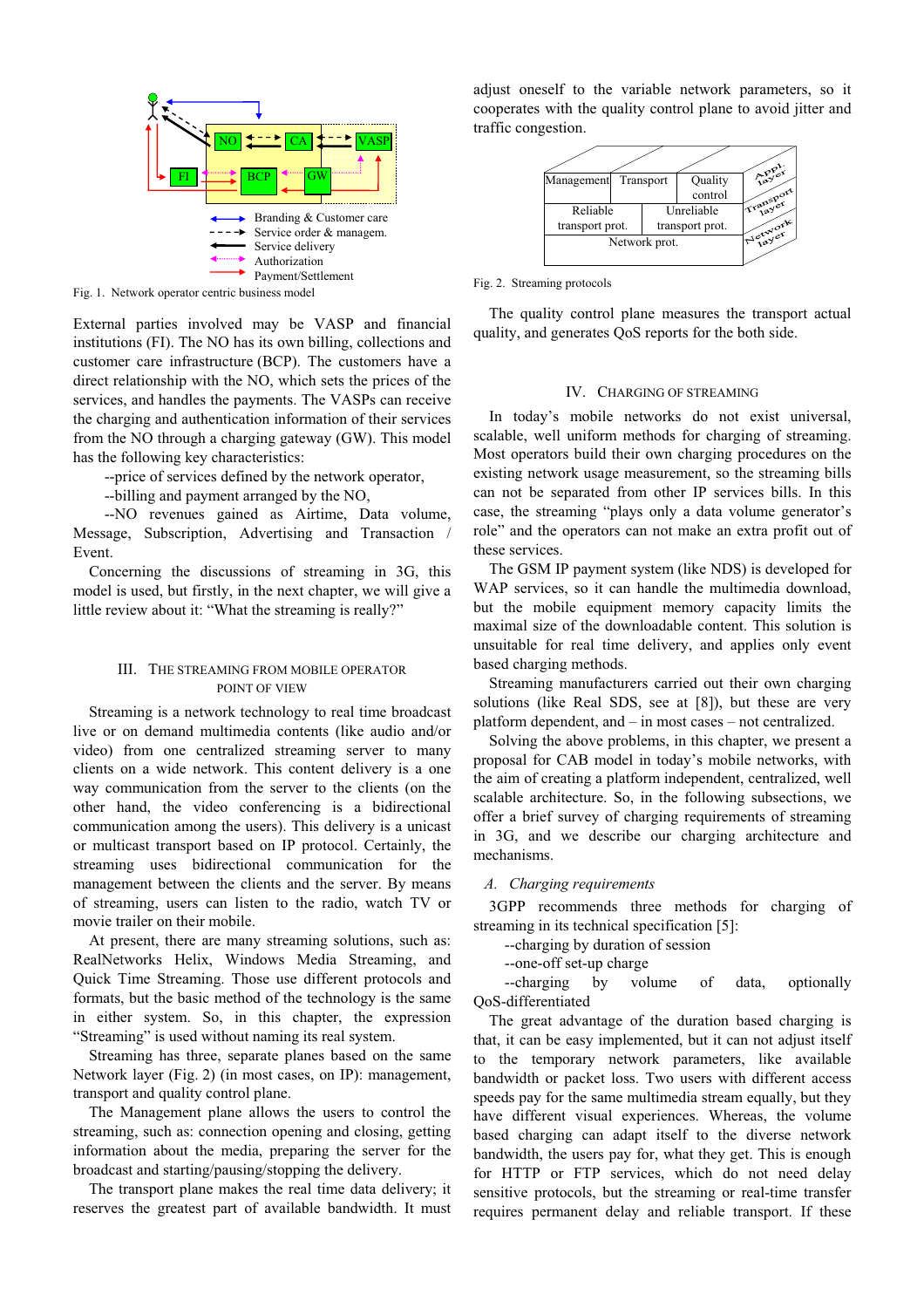conditions are not fulfilled, the quality of streaming decreases, so QoS-differentiation must be used to charge these services.

The 3GPP describes in its report [see above] additional requirements, which we accentuate out of three:

 $-$ for network operators and  $3<sup>rd</sup>$  parties to charge each other for the use of their resources

 --to charge for different level of QoS applied for and/or allocated during a session for each type of medium or service used

 --to charge using pre-pay, post-pay charging techniques.

## *B. The architecture*

Over a classic 3G data session, the customer's communication begins with a PDP context establishment through the RNS, SGSN and GGSN [6]. The GSNs are able to separate the user's flows from one another with their PDP context, but they can not look inside the IP payload (clearly speaking, they do not decode the encapsulated protocol (UDP, TCP, RTP, etc…). So, the GSNs are unsuitable for a charging method, which is based on properties of these protocols. Therefore we introduce a new network element, which makes the existing network structure complete (Fig. 3).



Fig. 3. Proxy based charging architecture

The customers can not connect directly to the VASPs after the PDP context activation, because we put a streaming proxy and a firewall near the GGSN, on its Internet side. The proxy monopolizes the management of streaming and it enables the users to connect through itself only to streaming providers (VASPs). Other services are accessible through the firewall, so its key function is only the access restriction (the proxy can be bypassed without it).

Offline charging information (for example: usage of radio interface, usage duration, destination and source) are collected in the Packet Switched domain network for each MS by the GSNs, and they are transferred in a CDR to the BS via the CGF. The generation of CDR depends on the charging characteristic profile, the GSNs are able to define separate trigger conditions, like data volume limit, time or maximum number of charging conditions [6]. In this architecture the proxy can measure the streaming flow due to its central position, so it has an own CDR generation function for the offline charging.

The pre-paid account is limited. If the amount of money runs out while a customer uses a service, the access must be denied for the customer. The offline charging mechanism can not provide this condition therefore the proxy uses account reservation for online charging. Firstly it reserves a piece of the customer's account. If the customers use up this amount of money for a value added service, then the proxy tries to reserve an other piece of the account. If the allocation of money is unavailable, the proxy restricts the access of service.

# *C. Related mechanisms*

The radio interface between the RNC and MS is a really unreliable medium. It is possible to loss some data during a call session, so to protect from inaccurate charging, the 3G-SGSN will always instruct the RNC at RAB set-up to count the unsent downlink data toward the MS. At RAB release the RNC report [6] the unsent data to the SGSN, which send this value to the BS in the "RNC Unsent Downlink Volume" filed of a CDR.

In case of a streaming flow, a single frame loss (mostly, one frame represents one network packet) is probably imperceptible for the user, because the streaming server uses MPEG-4 (or similar) standard to encode the media stream. Since the available bandwidth in a mobile network is very limited and these algorithms archive high compression rate. Typically, the encoded frames have three different types (Fig. 4): "I-frames" are intra-coded images, coded independently of other frames. These are reference frames. "P-frames" are coded predictively from the closest previous reference frame, and "B-frames" are coded bi-directionally from the preceding and succeeding reference frames.



Fig. 4. Frame dependencies

The decoding of a multimedia stream depends on the successful receipt of the reference frames (I-frames). If a packet loss with an I-frame, then the decoding of dependent frames fails. This causes skewing and degrades heavy the quality. On the other hand, if a packet loss with a non I-frame, it causes a small, mostly imperceptible pixelisation on a small part of the display. If the loss distribution is bursty, then the longer the loss burst, the higher the probability of loss an I-frame. Moreover, the streaming technology can use a FEC algorithm, which can prevent only from the non-bursty packet loss. *So, one can realize that the loss distribution – and not the average loss rate – determines the quality of a multimedia stream.*

Today's charging mechanisms do not handle this problem, they measure only the summarized volume of unsent data (see above), and they do not use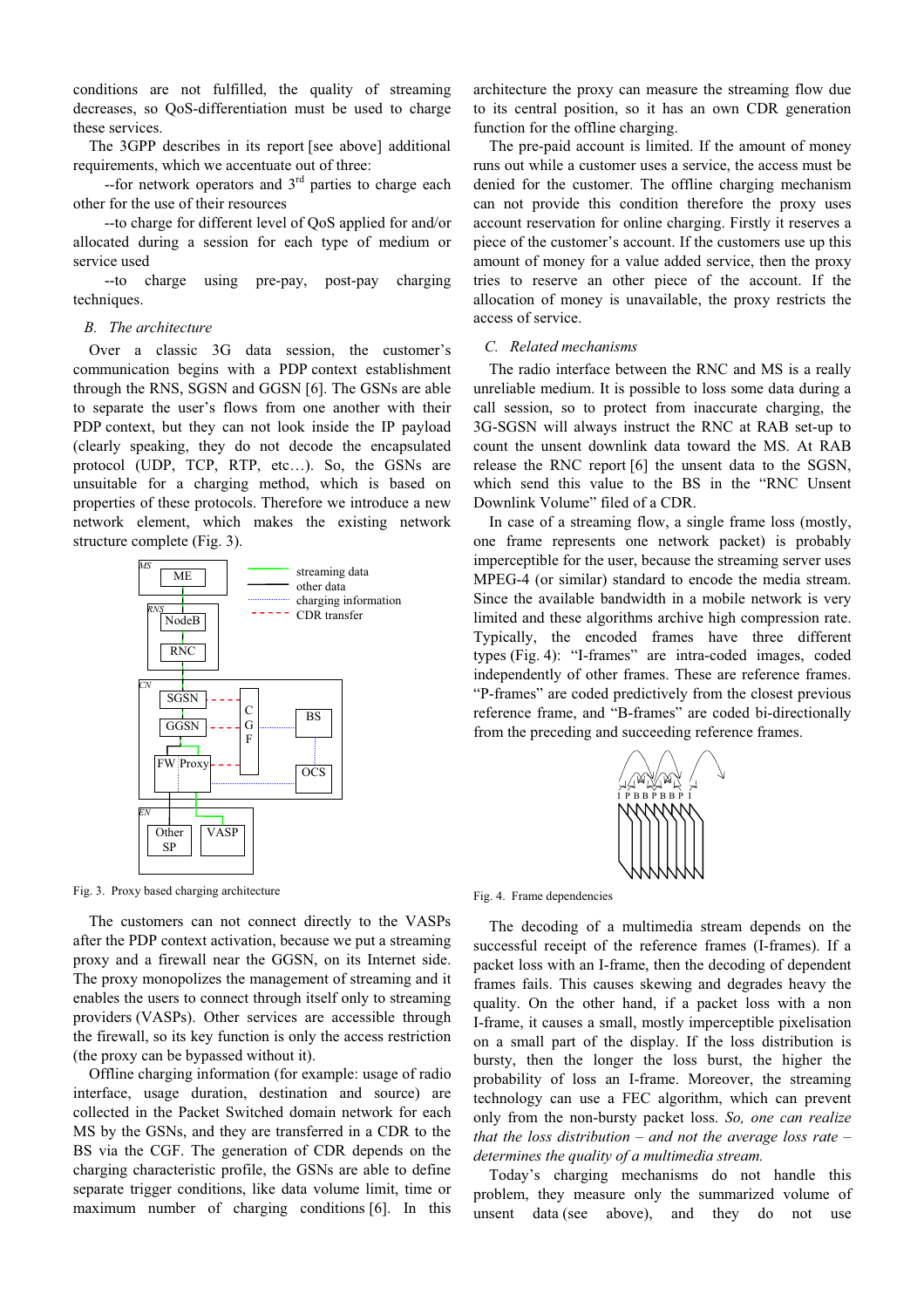QoS-differentiation. So, it is possible during two streaming calls that 10 single packet losses do not cause and 10 neighboring errors cause quality deterioration, however the two payments (the two numbers of successfully received packets) are equal.

We recognized this problem, and developed new mechanisms which are presented in Subsection D and E. These methods can determine the momentary loss distribution (e.g. the numbers of various length loss bursts), which is in proportion to the QoS of the stream. These values should be sent from time to time to the billing system in CDRs, which would be able to quantify the cash equivalent of the actual loss distribution. We give some advice in this decision in Subsection G.

### *D. Measuring the loss distribution*

 --*Measuring bursty packets at the RNC*: if the RNC measured not only the cumulative number of unsent data but also the occurrence of error runlengths, than it would send this extra information in a CDR to the billing system, which would determine the actual QoS class.

This is an exact method, but it measures only the QoS of the radio bearer. It can not consider the other side of the network, so it is usable, when the transmission between the RNC and VASP is "very reliable", namely the connection supports QoS (ATM, leased lines, etc…). In this case, the VASP must have a direct connection with the NO, so the  $3<sup>rd</sup>$ party can not be charged with QoS-differentiation on the Internet.

 --*Measuring bursty packets at the proxy*: most streaming protocols (like RTP/RTCP) have a built in QoS measurement procedure [9]: the receiver can report back periodically the actual QoS of the stream, for example: the cumulative number of the lost packets, the interval jitter, etc… The exact number of loss runlengths could not be calculated from these values, because the client does not send an acknowledgement after each packet, therefore these are time averages values. The RTP/RTCP standard enables to define new, profile dependent report elements, so if the receiver measured and stored the loss runlengths, it would be sent to the sender in a new report. Of course the proxy should understand this new type of reports, which should be converted to a CDR for the billing system.

This method is available to measure the loss bursts, when the mobile operator trusts the software of clients. But it is possible, if a hacker modified the media player, and if he (or she) sent back higher error number, than the real value, then he (she) would decrease the payment. To prevent from cheating, the NO has to use client authentication, but only those users can be served, whose media player supports this authentication method. This limits the number of marketable mobile equipments.

#### *E. Estimating the loss distribution*

Usually the QoS is specified in few classes, so mostly the exact number of lost packets is not needed to be known at charging, it is enough, when a few parameters of the streaming is given, which the loss distribution can be deduced or predicted from. So, we suggest that the continuous measuring of the packet loss is pointless, it

enough to take samples of the packet transfer for time to time, and the loss runlengths should be estimated between two sampling periods from these samples. Clearly speaking, the client (or the proxy) should take 1000 samples from the stream; it should calculate some parameters from these, which the loss distribution can be calculated from for the next 10000 packets. To determine these parameters, we present three models for packet loss metric.

H. Sanneck and G. Carle use two Markov models in their paper [7] to predict temporal loss dependency. Firstly, we describe the two-state Markov model (known as Gilbert model) (see Fig. 5).



Fig. 5. Gilbert model

The Gilbert model has only two states with the following probabilities:  $\pi_0$  represents the event that a packet is received successfully while  $\pi_l$  refers to the opposite. *p* denotes the probability the packet is lost, provided that the next is not lost, *q* is the opposite. 1*-q* is called *conditional loss probability* (clp). If *p+q=*1 the Gilbert model reduced to the Bernoulli model.

The state probabilities can be calculated in the following way:

$$
\pi_0 = \frac{q}{p+q}, \quad \pi_1 = \frac{p}{p+q} \tag{1}
$$

*p* and *q* can be computed from the streaming data flow, using the loss length distribution statistics [7]:

$$
p = \frac{\sum_{i=1}^{\infty} m_i}{m_0}, 1 - q = \frac{\sum_{i=1}^{\infty} m_i (i-1)}{\sum_{i=1}^{\infty} m_i i},
$$
 (2)

where  $m_i$ ,  $i=1...n$ -1denotes the number of loss burst having length *i*, and *n*-1 is the maximal length of bursts.

The probability distribution of loss runs  $(p_k)$  with length  $k$ has geometric distribution

$$
p_k = (1 - q)^{k-1} q,
$$
\n(3)

where  $p$  (mean loss rate) and  $1-q$  (conditional loss probability) can be used to describe the QoS.

The third model is the extended Gilbert model [7]. It remembers not only the last one but the last *n-*1 events, therefore it needs *n* states to describe these *n* events (Fig. 6), because only the past *n* consecutive loss events will affect the future, if the correlation between two loss bursts will be small.



Fig. 6. Extended Gilbert model

The transition matrix of the extended Gilbert model is the following